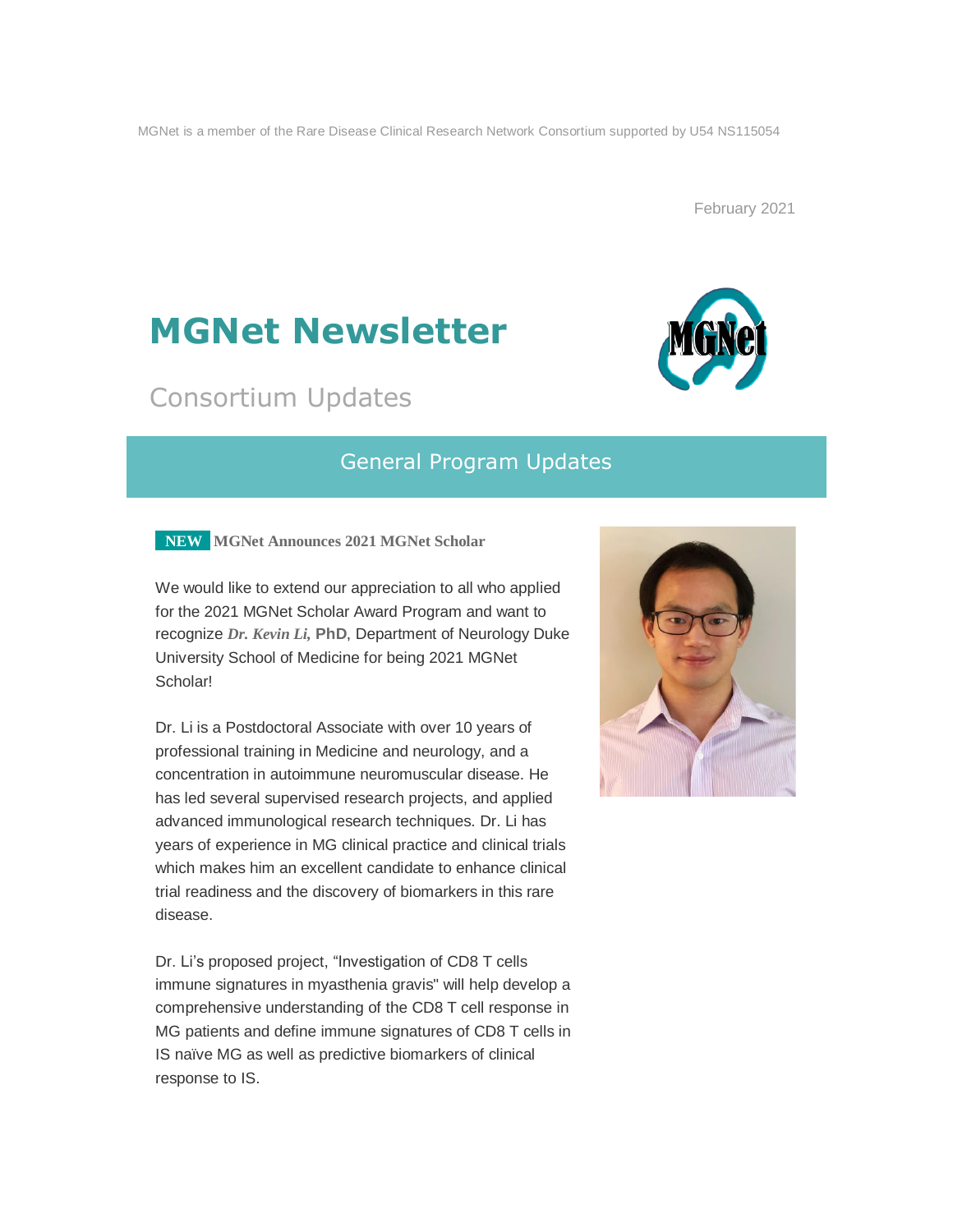### **NEW MGNet Clinical Outcome Measures Symposium**

MGNet held a successful symposium on Dec 2, 2020 and Dec 8, 2020 bringing together clinicians, researchers and patient advocacy partners. The goal of the symposium was to bring forth perceived issues with existing MG outcome measures that impact standardization in clinical trials. MGNet will collate recommendations to determine appropriate solutions and training materials for implementation in clinical trials.

#### **UPDATE MGNet Pilot Program**

The Pilot Program received a total of 4 applications for 2021 funding year. Applicants were invited to submit their full proposal which will be due March 12, 2021.

#### **2021 MGNet Annual Symposium**

Annual MGNet symposium will likely be held in the spring time and more information about this year's symposium is forthcoming.

## Research Studies Updates



*Explore MG 2 Study - Site Activation and Enrollment Update*

MGNet's EXPLORE MG 2 study is off the ground with the **six sites** activated, ready for subject enrollment. The sites indicated below have their contracts fully executed, completed required regulatory/sIRB documentations as well as required staff trainings.

\*As of February 2021, a total of 9 **subjects** have been enrolled across sites!

Duke University (2) George Washington University (2) Massachusetts General Hospital (4) University of Chicago University of North Carolina, Chapel Hill Yale University (1)

#### *ADAPT-teleMG Study*

This virtual pilot study will evaluate MG tele-health visits to determine if outcome assessment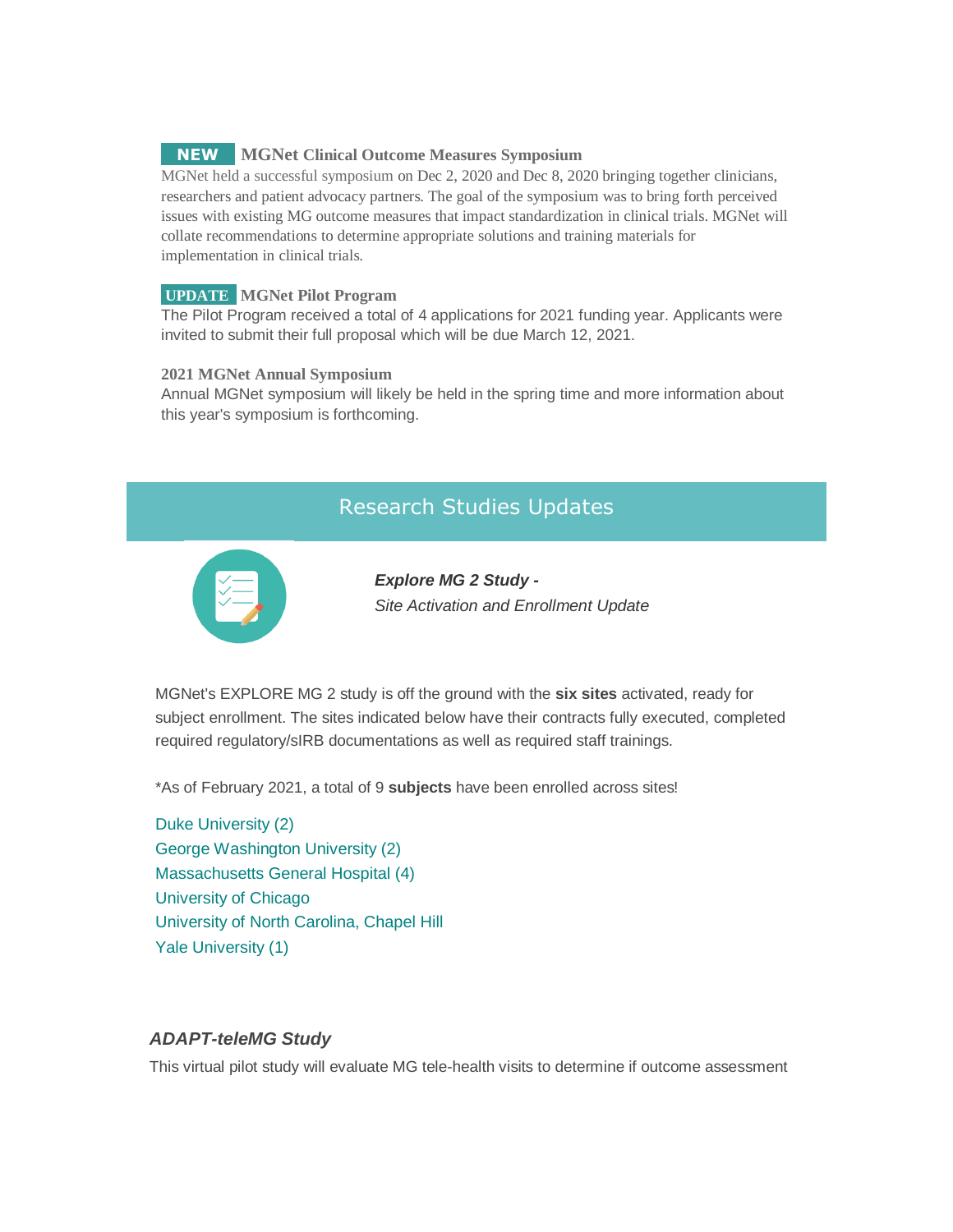tools administered in a virtual setting are valid and reliable. This study protocol and ICF template have been submitted at the study level at Duke and sites are currently preparing to complete reliance documents to submit to sIRB at Duke. This study expects to enroll subjects in parallel with Explore MG2.

In addition, this study was selected for the **Rare Disease Clinical Trial Innovation Panel** and was presented on Dec 15, 2020 at EveryLife Foundation 2020 Scientific Workshop.

## [Learn](https://everylifefoundation.org/events-schedule/scientific-workshop/) More

## *Project 3 : MuSK MG Study*

The O'Connor Laboratory at Yale demonstrated that MuSK MG autoantibody precursors are present in the naive B cell repertoire and that they must acquire exceptionally high binding affinity and participate in subunit swapping with innocuous antibodies to attain their pathogenic properties. These findings have offered new insights into the mechanism of pathogenic autoantibody production in MuSK MG and suggest that targeting of high-affinity MuSK-specific B cells, autoantibodies, or the subunit swapping process may represent feasible therapeutic strategies for treating MuSK MG. The study results were recently published in the Journal of Experimental Medicine (*J Ex Med.* 217(12):e20200513. *PMID: [32820331](https://pubmed.ncbi.nlm.nih.gov/32820331/)*).



## MGNet Clinical Research Educational Initiatives

MGNet is devoted to patient education and plans to increase its educational efforts, collaborating with patient advocacy groups to help raise awareness about clinical trials, benefits of participation and ways to participate among all under-represented groups. We have generated a variety of content that incorporates videos, infographics to engage our patient